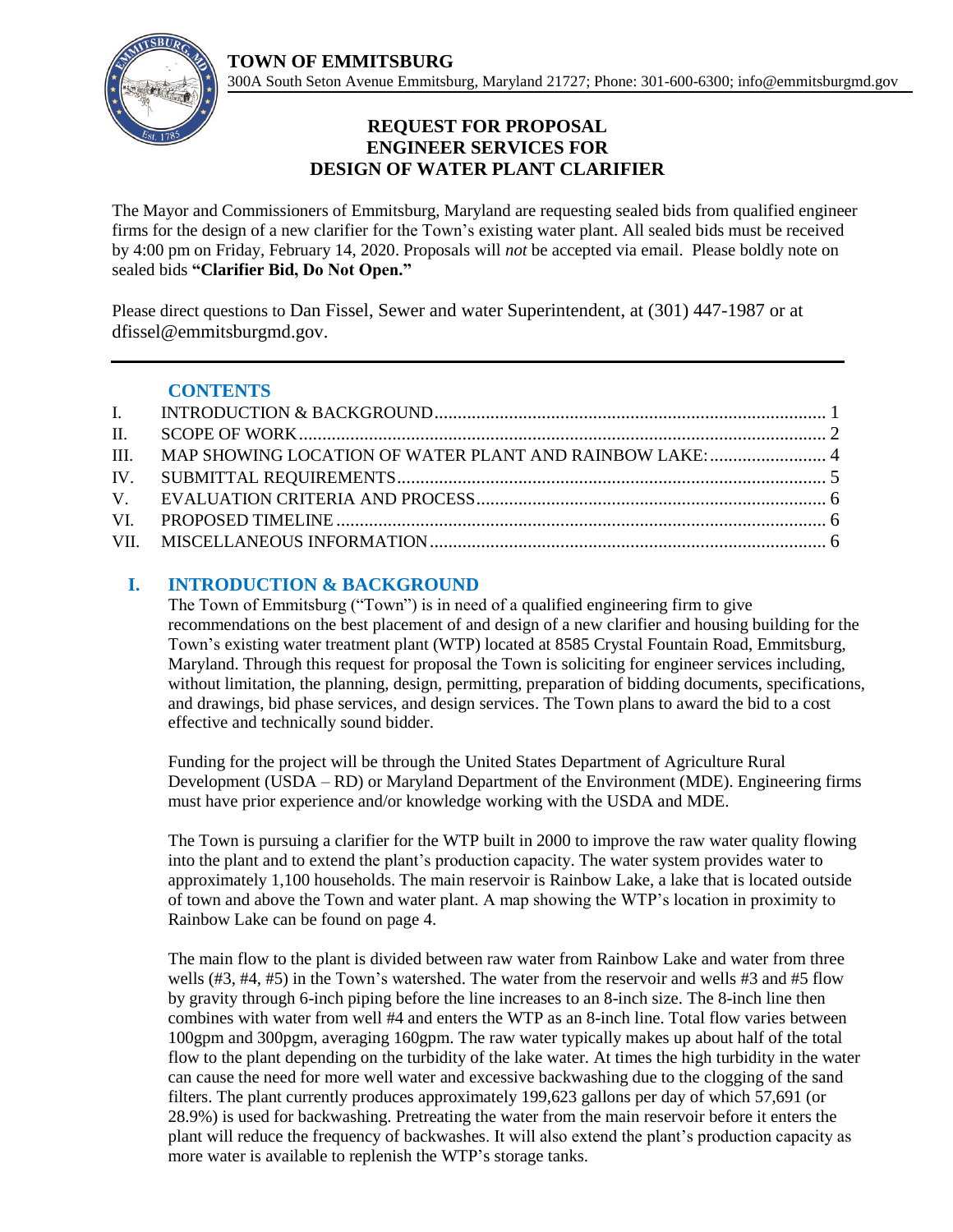## <span id="page-1-0"></span>**II. SCOPE OF WORK**

All bids must meet and/or exceed the requirements contained herein. The successful bidder will provide recommendations and plans for the final location and construction of the clarifier and building. The selected consultants will conduct an assessment of the possible locations, perform a detailed design, prepare bid documents, and provide bid and construction support services. If the contractor believes that the project can be enhanced in any way, such information should be included in the proposal via the letter of transmittal.

Please note the final scope of work will be negotiated with the selected consultant prior to execution of a signed contract. The contract will be awarded via an Engineers Joint Contract Documents Committee (EJCDC) document (form E-500). All work must be completed in alignment with USDA and MDE standards. Representatives of the Town's Water and Sewer Departments will provide input and assistance with any necessary fieldwork and review all deliverables for the effort.

#### **1. Preliminary Engineering Report & Data Collection**

- a. Complete and submit Engineers Joint Contract Documents Committee (EJCDC) document (form E-500) to the Town upon bid award.
- b. Review existing records and data including, but not limited to, geographic information system information, records, drawings, reports, maps, and other documents relevant to the limits and scope of this project.
- c. Conduct site investigation, tests and/or inspections to determine best placement of clarifier.
- d. Perform two (2) geotechnical soil borings.
- e. Perform geotechnical investigations, aerial or ground surveying, and mapping.
- f. Coordinate with various utilities and agencies requesting existing utility mapping for the project areas and coordinate the relocation of utility lines and appurtenances.
- g. Develop design Base Map which includes right-of-way, easement, and lot lines.
- h. Complete Preliminary Engineering Report According to USDA Requirements on the entire water treatment plant system.
- i. Submit draft to USDA for review.
- j. Respond to revisions and/or correction requests from USDA (as needed) and submit revised final draft to USDA for approval.

#### **2. Environmental Assessment Report**

- a. Complete Environmental Assessment According to USDA Requirements on the entire water treatment plant system.
- b. Submit draft to USDA for review.
- c. Respond to revisions and/or correction requests from USDA (as needed) and submit revised final draft to USDA for approval.

#### **3. Project Management and Coordination**

- a. Project monitoring and administration.
- b. Attend project kickoff meeting, progress meetings and final walk through meeting.
- c. Monitor task budgets and project schedule to ensure project is completed on time and within the agreed upon project budget.
- d. Perform quality assurance/quality control (QA/QC) activities.
- e. Prepare monthly progress reports, cost summary reports and invoices.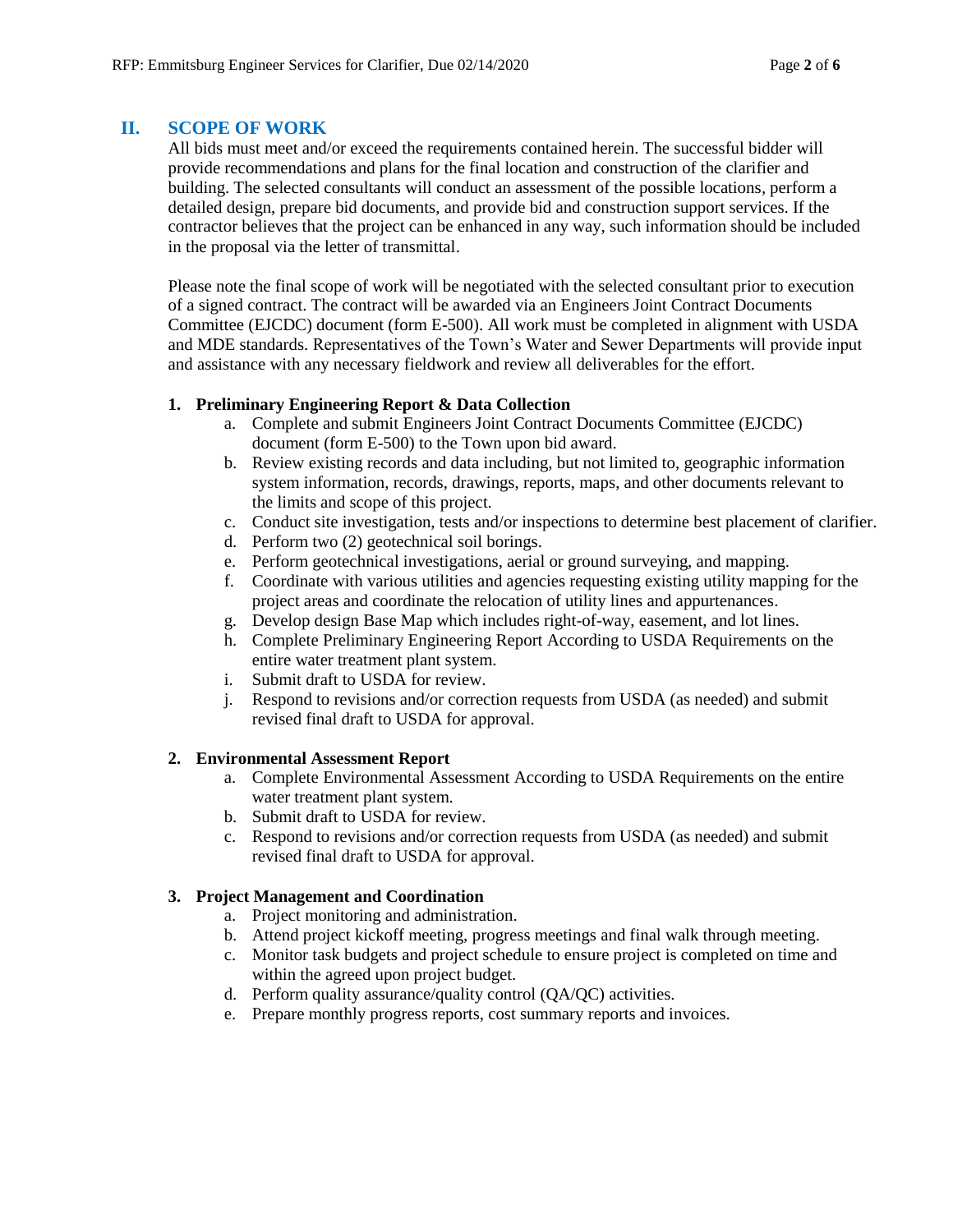#### **4. Project Design and Development**

- a. Create conceptual design and cost estimates.
- b. Prepare design and location alternatives and cost estimates for each option for Town to review and consider. This will include, but not limited to, participating in presentations and meetings with the Town and public.
- c. Preparation of complete detailed plans, technical specifications and engineer's cost estimate suitable for public bid.
- d. Obtain all permits, approvals and/or exemptions necessary to get the new clarifier constructed. Address permitting agency comments.

#### **5. Preparation of Bid Documents and Bid Support**

- a. Consultant shall also submit 65% and 100% plans, specifications and engineer's estimate to the Town for review and approval.
- b. Assemble bid documents by combining plans and technical specifications with the Town's standard front-end specifications for a complete bid package.
- c. Prepare advertisement for public bidding. The Town will pay for the ad.
- d. Respond to bidder questions and issues addenda's as necessary.
- e. Schedule and attend pre-bid conference and job walkthrough.
- f. Schedule and attend bid opening.
- g. Review bid submittals and provide certified bid tabulation to Town.
- h. Make a recommendation to the Town regarding Notice of Intent to Award.

#### **6. Construction Services**

- a. Schedule and administer pre-construction conference and construction job conferences.
- b. Review and process contractor applications for payment.
- c. Review and respond to contractor's request for information and clarifications.
- d. Review and process contractor claims, work change directives and change orders.
- e. Perform engineer site visits as necessary to review claims, work involving work change directives, provide clarifications, conduct field meetings with Town Staff and/or contractor and check the progress of work.
- f. Perform substantial completion and inspection and provide a tentative list of items to be completed or corrected (punch list) and perform final completion inspection.
- g. Request contract closeout documents from the Contractor and prepare and submit final contract closeout documents to the Town, which should include submittal of digital record drawings to the Town.
- h. Provide a dedicated Project Manager for the duration of this phase work and a Resident Project Representative (RPR)as required by the USDA and MDE.
- i. A final copy of all plans and/or project drawings (as built) should be given to the Town upon the completion of the project.

*Note*: There will be a **MANDATORY** pre-proposal site visit for all consultants submitting proposals to the Town. Drawings of the current water plant will be provided at the meetings. Bidders can choose between attending a meeting on Tuesday, January 7, 2020 at 2:00 p.m. **OR** Wednesday, January 8, 2020 at 10:00 a.m. The site visit will be held at the water plant located at 8585 Crystal Fountain Road, Emmitsburg. The Town reserves the right to reject any Consultant's proposals if they did not attend the mandatory preproposal site visit.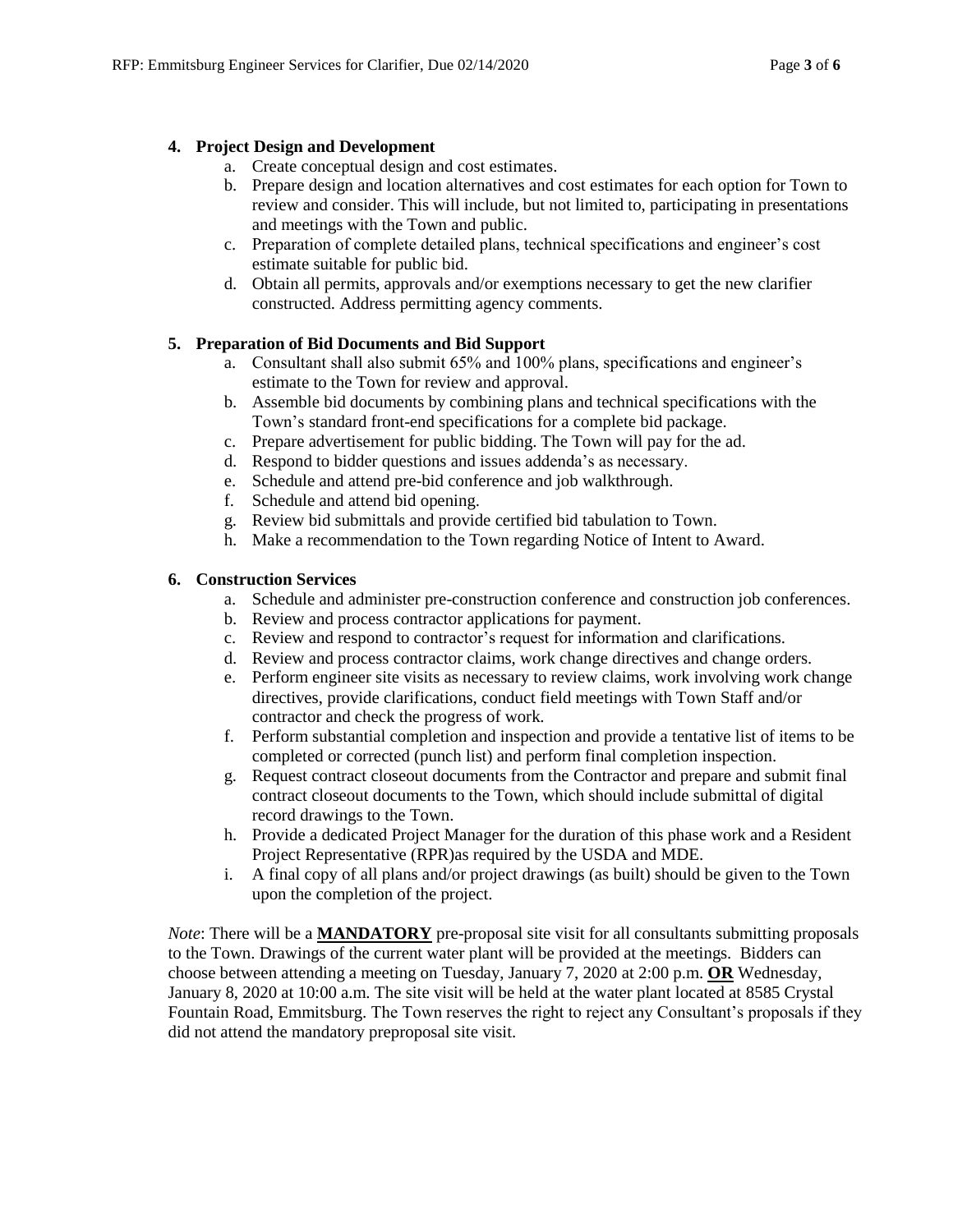## **III. MAP SHOWING LOCATION OF WATER PLANT AND RAINBOW LAKE:**

<span id="page-3-0"></span>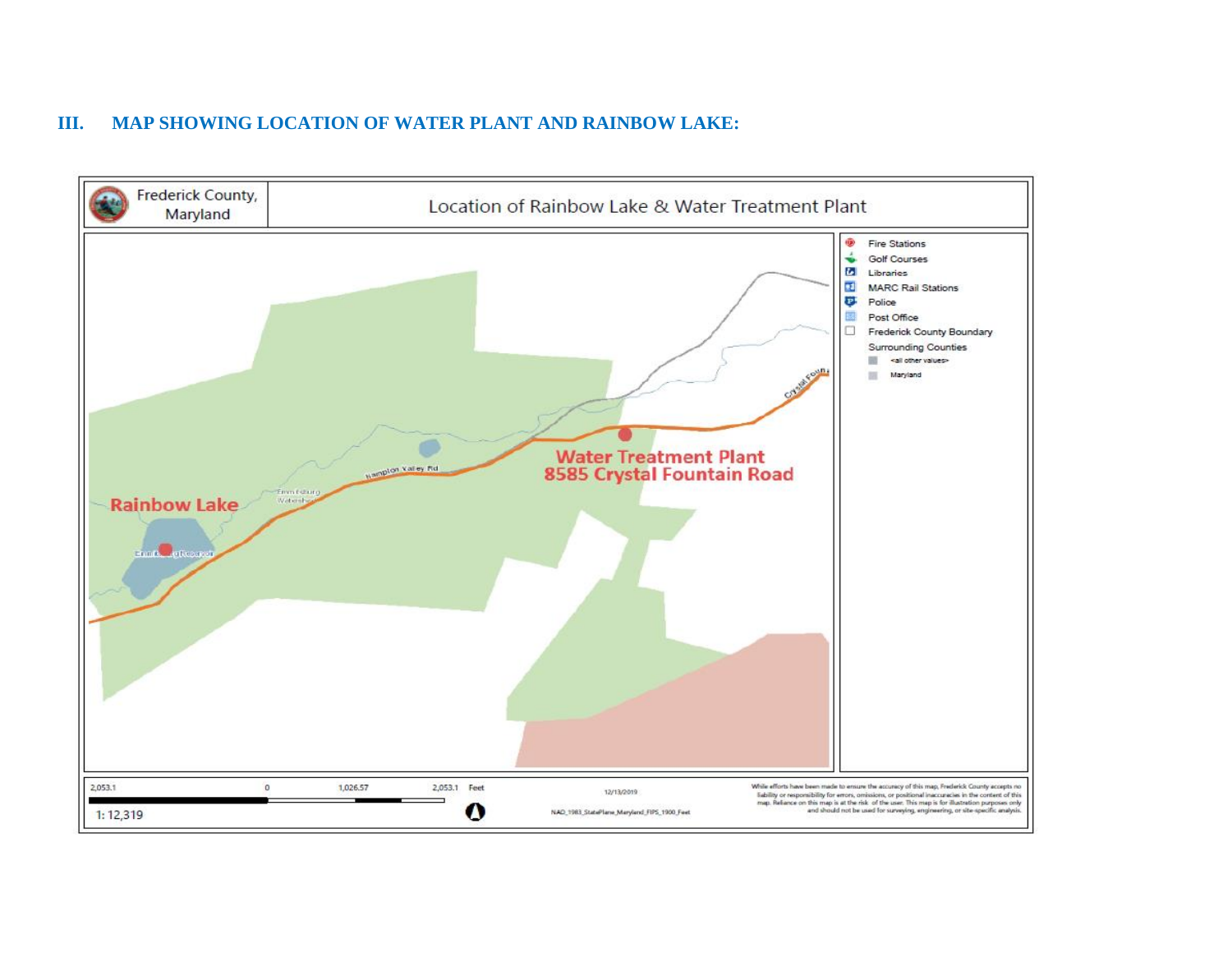## <span id="page-4-0"></span>**IV. SUBMITTAL REQUIREMENTS**

Please submit at least five (5) copies of your bid to Town of Emmitsburg, Attn: Town Manager, 300A South Seton Avenue Emmitsburg MD 21727. Email submittals will *not* be accepted. Please note on bid envelopes, **"Clarifier Bid, Do Not Open."** At the minimum, all bids must include the following. Failure to not include the requested information may result in disqualification.

- **A.) Mandatory Site Visit:** Please contact Dan Fissel, Sewer and water Superintendent, at (301) 447- 1987 or at dfissel@emmitsburgmd.gov to confirm your attendance at the **mandatory** site visit meeting. Bidders can choose between attending a meeting on Tuesday, January 7, 2020 at 2:00 p.m. **OR** Wednesday, January 8, 2020 at 10:00 a.m. The site visit will be held at the water treatment plant located at 8585 Crystal Fountain Road, Emmitsburg MD 21727. Drawings of the existing water plant will be provided at the meeting.
- **B.) Letter of Transmittal:** The letter of transmittal must contain the following information:
	- 1. Please state in the letter the name, title, address, e-mail address, and telephone number of the person(s) whom correspondence regarding the bid should be directed to.
	- 2. DUNS number, federal and state taxpayer identification numbers of your organization.
	- 3. Please summarize your qualifications, including similar projects completed and years of experience with USDA or MDE.
	- 4. Note which mandatory site visit was attended (date and name of person in attendance).
	- 5. What is your estimated length of time for the construction portion of the project?
	- 6. How many change orders are included in the contract price?
	- 7. Recommendations for the enhancement of the project (if any).
	- 8. Statement which indicates "proposal and cost schedule shall be valid and binding for three hundred and sixty-five days (365) days following proposal due date and will become part of the contract that is negotiated with the Town of Emmitsburg".
- **C.) Table of Contents:** List the documents included in your bid packet with the corresponding page numbers. Make sure to number your pages for easy reference.
- **D.) Project Understanding & Scope of Services:** Summarize your organizations understanding of each item listed under the "Scope of Work" and detail what services will be provided for each.
- **E.) Detailed Cost Estimates:** The cost for engineer services should be listed as stated:

| <b>PHASE:</b>                                    | <b>COST:</b> |
|--------------------------------------------------|--------------|
| Preliminary Engineering Report & Data Collection | \$           |
| <b>Environmental Assessment Report</b>           | S            |
| Project Management and Coordination              |              |
| Project Design and Development                   | S            |
| Preparation of Bid Documents and Bid Support     | S            |
| <b>Construction Services</b>                     | S            |
| <b>TOTAL ENGINEERING COST</b>                    | S            |

- **F.) Hourly Rate Sheet:** Bidders should include an hourly rate sheet for each position (e.g. Resident Project Representative, Project Manager, etc.).
- **G.) Resumes:** Include the resumes of any firm members that will most likely be involved with the project. Make sure to include their name, title, area of specialty, total years of experience, and experience with similar projects or working with the USDA and MDE.